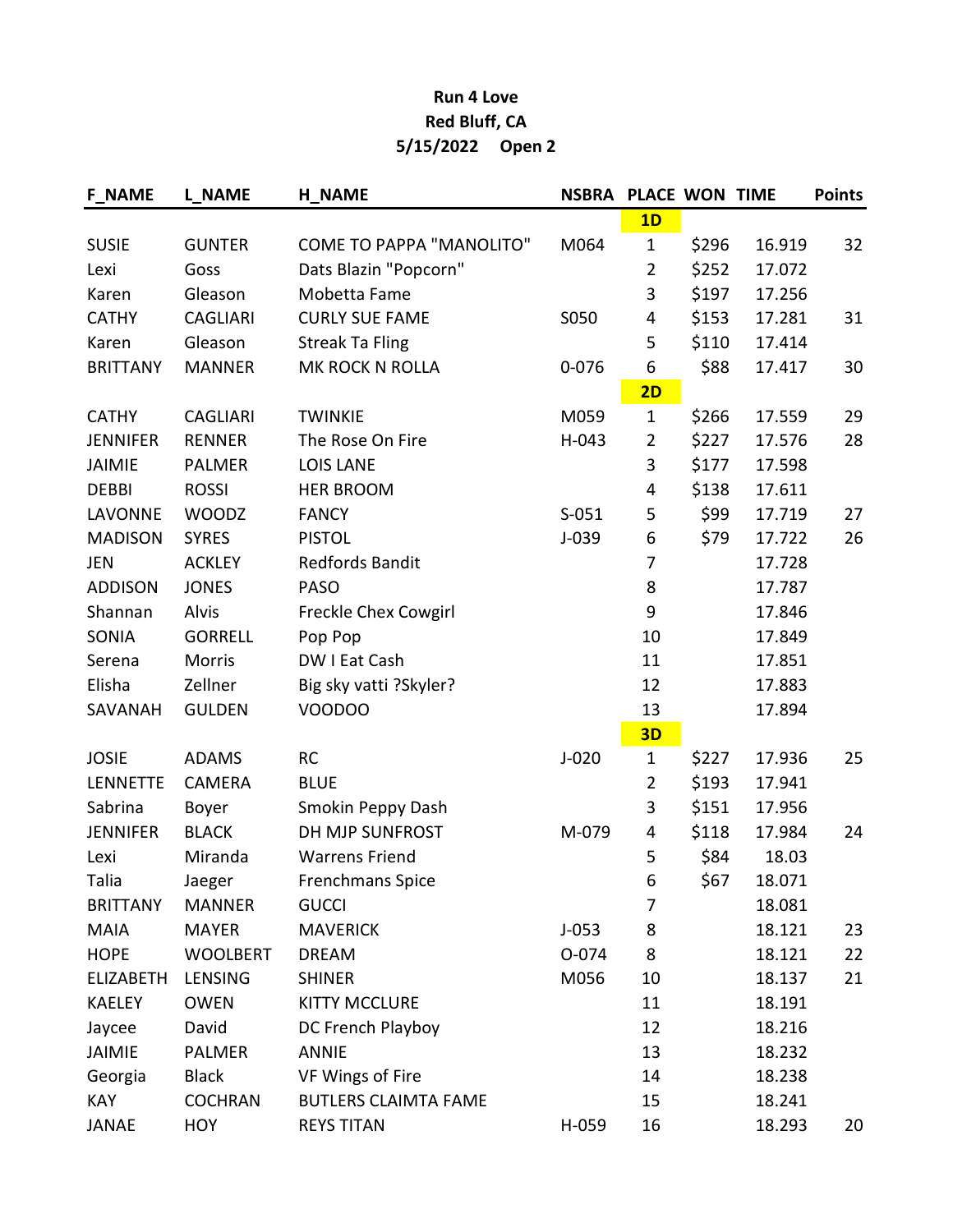## Run 4 Love Red Bluff, CA 5/15/2022 Open 2

| <b>F NAME</b>   | <b>L NAME</b>      | <b>H NAME</b>               | <b>NSBRA PLACE WON TIME</b> |                |       |        | <b>Points</b>  |
|-----------------|--------------------|-----------------------------|-----------------------------|----------------|-------|--------|----------------|
| <b>JAEDEN</b>   |                    | BARMETTLER FAME A GO GO     |                             | 17             |       | 18.32  |                |
| <b>JOSIE</b>    | <b>ADAMS</b>       | <b>Brazin</b>               | $J-047$                     | 18             |       | 18.353 | 19             |
| Jaycee          | David              | FLYINGINCHAMPAGNE           |                             | 19             |       | 18.36  |                |
| Aubrey          | Lembach            | <b>MK Darkness</b>          |                             | 20             |       | 18.361 |                |
| <b>ALEXIS</b>   | <b>MOLINA</b>      | <b>Brandy</b>               |                             | 21             |       | 18.378 |                |
| <b>SHANNON</b>  | <b>GINOCHIO</b>    | Bert Scootnboogie           |                             | 22             |       | 18.422 |                |
| <b>MAGEN</b>    | <b>MELLO</b>       | <b>DH JESS GUNNER</b>       | $H-107$                     | 23             |       | 18.43  | 18             |
| <b>CASSY</b>    | <b>JONES</b>       | <b>FERGIE</b>               |                             | 24             |       | 18.5   |                |
| <b>TAYLOR</b>   | <b>SELBY</b>       | Whiffleberry slim           |                             | 25             |       | 18.539 |                |
| <b>KCee</b>     | <b>Boneck</b>      | TJ                          | M-052                       | 26             |       | 18.54  | 17             |
| <b>MAIA</b>     | <b>MAYER</b>       | SHES MADE OF GOLD "FOXY"    | J16                         | 27             |       | 18.599 | 16             |
| Georgia         | <b>Black</b>       | LJ Stormy Ta Fame           |                             | 28             |       | 18.629 |                |
| <b>CATHY</b>    | <b>CAGLIARI</b>    | Opie                        | $H-123$                     | 29             |       | 18.672 | 15             |
| Shannan         | Alvis              | JS Mr Jazz                  |                             | 30             |       | 18.734 |                |
| Stella          | Aleman             | Skippin                     |                             | 31             |       | 18.829 |                |
| Cali            | White              | Snikers                     |                             | 32             |       | 18.831 |                |
| Heidi           | <b>Boneck</b>      | Garbanzos On Fire           | $O-062$                     | 33             |       | 18.913 | 14             |
|                 |                    |                             |                             | 4 <sub>D</sub> |       |        |                |
| Laci            | <b>Nelmes</b>      | Popsicle                    |                             | $\mathbf{1}$   | \$197 | 18.959 |                |
| <b>MICHELLE</b> | <b>WOOLBERT</b>    | <b>MAHOGANY</b>             | $H-113$                     | $\overline{2}$ | \$168 | 18.998 | 13             |
| <b>AVA</b>      | <b>SYRES</b>       | <b>CRUISER</b>              | $J-025$                     | 3              | \$131 | 19.042 | 12             |
| <b>JENNIFER</b> | <b>BRACKETT</b>    | <b>BELLE STAR LIGHT</b>     |                             | 4              | \$102 | 19.109 |                |
| Cheyenne        | Grossman           | Joe                         |                             | 5              | \$73  | 19.145 |                |
| SAM             | <b>CARPENTER</b>   | <b>DASHIN FOR BUXX</b>      | M-016                       | 6              | \$58  | 19.156 | 11             |
| Maddie          | Dieter             | Tazmarada                   |                             | $\overline{7}$ |       | 19.166 |                |
| Heidi           | <b>Boneck</b>      | <b>Badgers Twist?n Chex</b> | M-057                       | 8              |       | 19.189 | 10             |
| <b>JODINE</b>   | <b>MANNER</b>      | ROCKIN MITCHELADA "CAJUN"   | $H-031$                     | 9              |       | 19.194 | 9              |
| <b>SHARON</b>   | PETTAY             | <b>CHICA</b>                | H023                        | 10             |       | 19.21  | 8              |
| <b>JUDY</b>     | <b>HAYES</b>       | PEPPY BOONE SHINE           |                             | 11             |       | 19.386 |                |
| Stella          | Aleman             | Tommy                       |                             | 12             |       | 19.649 |                |
| SAM             | <b>CARPENTER</b>   | KL SMOKIN JUDGE CASH        | M-073                       | 13             |       | 19.697 | $\overline{7}$ |
| Carmen          | Reynolds           | Ikes Lil Dock               |                             | 14             |       | 19.901 |                |
| <b>KAYLEE</b>   | <b>LOEWEN</b>      | Kali                        |                             | 15             |       | 20.05  |                |
| <b>LORIE</b>    | <b>FAUGHT</b>      | <b>CELESTE</b>              |                             | 16             |       | 20.074 |                |
| Georgia         | <b>Black</b>       | <b>VF Fancy Pants</b>       |                             | 17             |       | 20.159 |                |
| <b>TY</b>       | <b>HATHAWAY</b>    | <b>CUSTER</b>               | $H-042$                     | 18             |       | 20.58  | 6              |
| <b>JULIE</b>    | <b>TUMINO</b>      | <b>BACARDI</b>              | H041                        | 19             |       | 20.963 | 5              |
|                 | ANDI LANE ANDERSON | RA Avernger "Earl"          |                             | 20             |       | 21.499 | 4              |